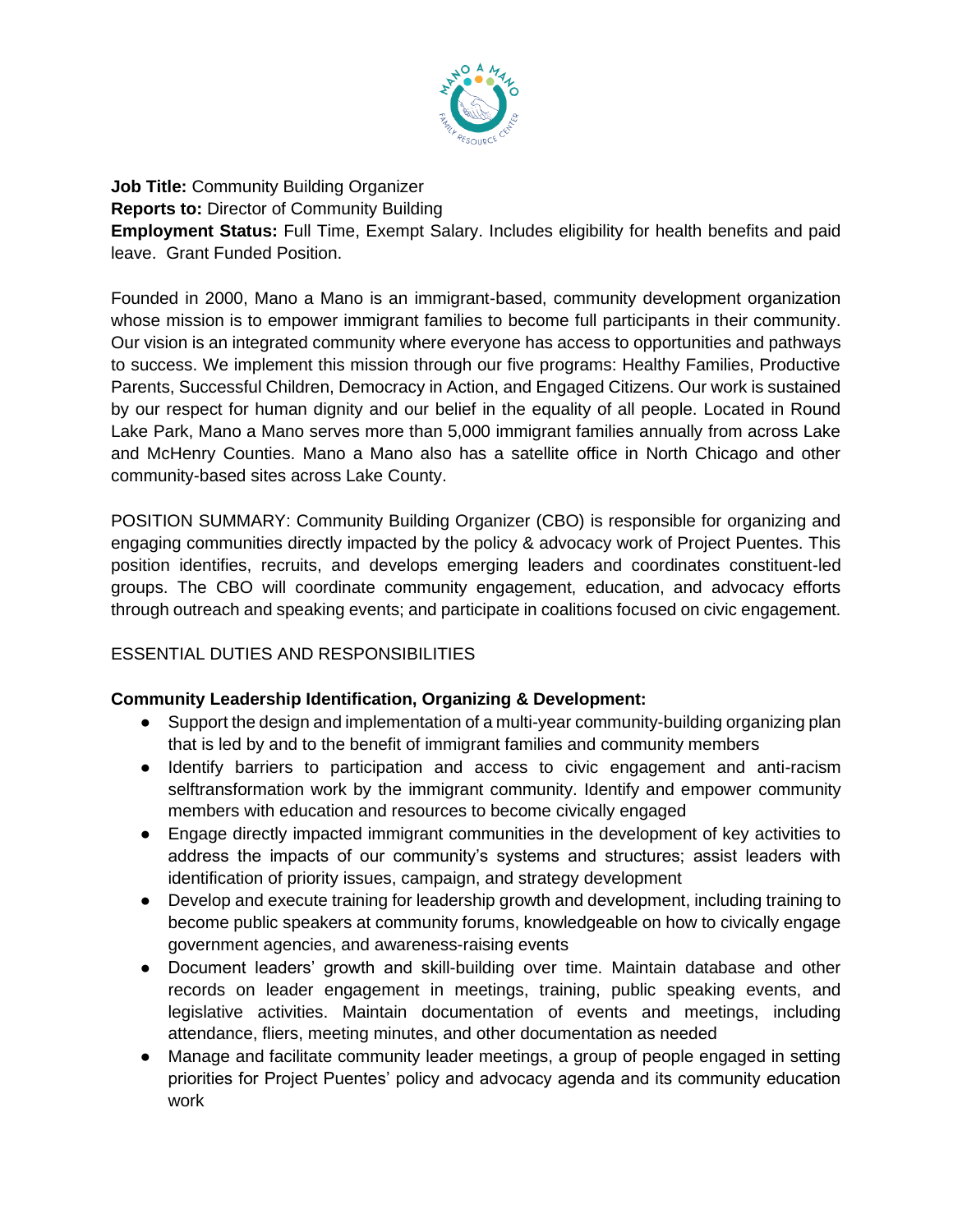- Identify base-building opportunities and recruit and engage new community members in leadership groups in Lake County and potential groups outside Lake County
- Conducting outreach, education, and training that prepare immigrants to know how to engage civically all government agencies
- Base-building and the development of a core group of leaders to develop a sophisticated analysis of how structural changes to improve the lives of the immigrant community can occur through outreach, engagement and education, and participation in civic engagement
- Work with agencies to assure information is accessible to immigrant families. Not limited to language barriers, accessibility barriers, etc.
- Create and implement activities to ensure leaders play greater roles in shaping outcomes that promote Mano a Mano Family Resource Center advocacy goals
- Collaborate with staff, partners, and impacted individuals to help develop, build, and support coalition activities and policy efforts

## **Issue Advocacy:**

- Contribute to the development of legislative or policy recommendations through participation in community meetings, legislative task forces, and/or coalition workgroups or commissions aligned with Mano a Mano's campaign goals
- Develop, organize, and mobilize leadership groups to educate the immigrant communities in Lake County, grasstops, members of the Illinois General Assembly, and other stakeholders on the policy priorities of MAMFRC through in-district meetings, testimony at legislative or public hearings, and other partner coalitions
- Attend and develop leadership to monitor government meetings. Work with community leaders to identify barriers of the immigrant community to fully engage in civic engagement. Develop a plan to address the barriers
- Manage volunteers that participate in campaign and recruitment efforts

## **Marketing & Communications:**

● Collaborates with the Director of Community Building and the leadership team to develop communications strategies that will broaden programmatic reach and deepen the impact

QUALIFICATIONS: To perform this job successfully, an individual must be able to perform each essential duty satisfactorily, must be fluent in written and oral English and Spanish, must demonstrate excellent people and communication skills, sensitivity to people's needs, a good understanding of immigrants' issues; must be a team player, self-starter, and computer literate with an ability to meet deadlines.

This is a professional position Bachelor's degree preferred, not required. and at least 2+ years of experience in public policy advocacy and community organizing in immigrant communities. Past experience working with immigrants, and understanding the issues that suburban immigrant communities face is important. The incumbent should be culturally and linguistically fluent in Latin American cultures and customs and the Spanish language at a professional level (written and verbal). They should be experienced and comfortable with representing their organization in public and at decision-making tables.